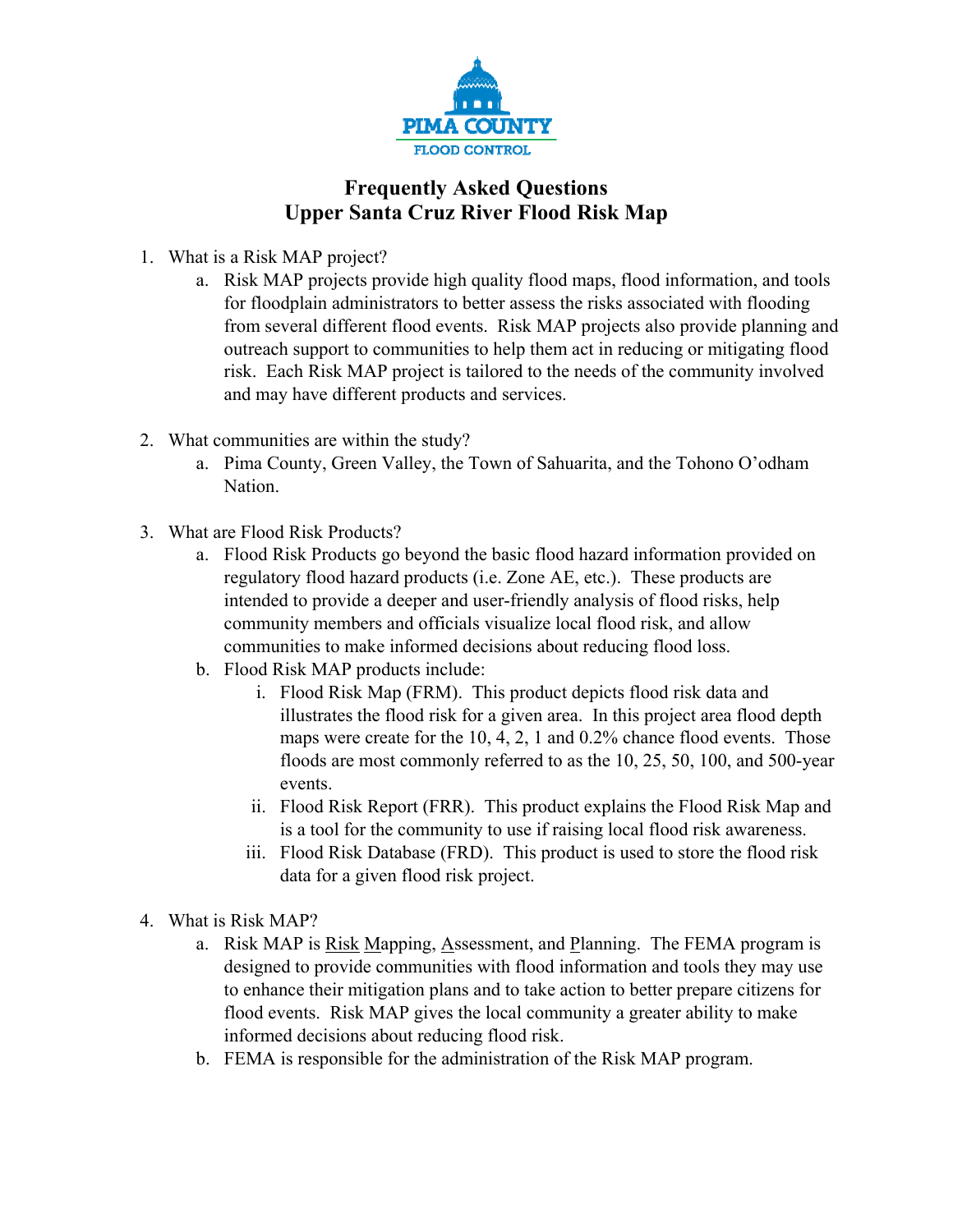- c. Risk MAP's Flood Risk Products work alongside regulatory products (FIRM panels, FEMA flood zones) to provide flood risk information and to support a community's overall floodplain management and hazard mitigation strategies.
- d. Flood Depth Maps are the Flood Risk Maps created by this project.
- 5. Why was this project done?
	- a. Floodplain regulators and others have long suspected that the existing floodplain mapping of the Santa Cruz River floodplain, as shown on the Flood Insurance Rate Maps (FIRMs), is outdated due to geomorphic changes, floodplain encroachment, and inherent difficulties in modeling a perched floodplain. Since the Santa Cruz River was mapped by FEMA in the 1990's, there have been natural changes to the river, structural changes such as bridges, and there have been significant advances in the technology used in defining and mapping complicated flood hazards.
	- b. This Risk MAP project was an outcome of the FEMA Upper Santa Cruz Watershed Discovery Report (2013) which identified that a Risk MAP project would be beneficial.
- 6. Who did this project?
	- a. The Pima County Regional Flood Control District authorized JE Fuller to perform this study.
- 7. Who paid for this project?
	- a. FEMA and the Pima County Regional Flood Controls District
- 8. What are the project goals?
	- a. Provide flood mapping products (maps, water surface profiles, tables documenting flood information, and Risk MAP report).
	- b. Define and delineate the floodplains resulting from the 10-percent, 4-percent, 2 percent, 1-percent, and 0.5-percent flood events.
- 9. What are the limits of the project?
	- a. This study includes approximately 23 river miles of the Santa Cruz River, starting approximately 1.6 miles south of the Santa Cruz County line and extending 2 miles north of Pima Mine Road (the southern Boundary of the Tohono O'odham Nation). This study does not include any of the tributaries to the Santa Cruz River.
- 10. Will this study replace the current FIRMs?